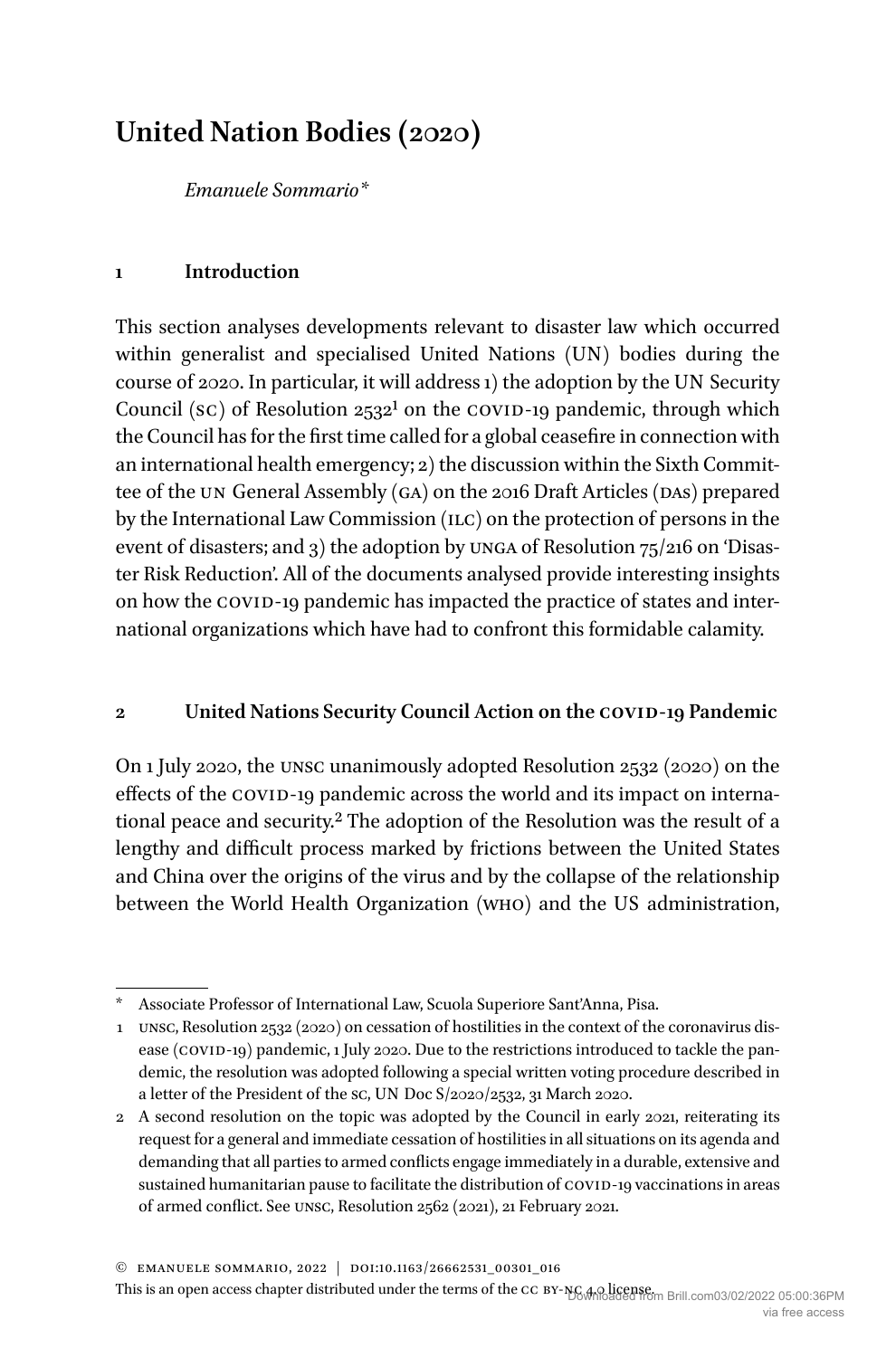which led to disagreements on whether to mention the who in the resolution.<sup>3</sup> The outcome was a brief and (in many respects) unsatisfactory text, marked by a number of compromises.4

### **2.1** *The Lead-up to Resolution 2532 (2020) and Its Contents*

The adoption of the Resolution was preceded by intense activity on the topic by other UN organs. On 30 January 2020, the COVID-19 outbreak was declared a 'public health emergency of international concern' (pheic) by the Director-General of the who in accordance with Art. 12.1 of the International Health Regulations (ihr, 2005).5 On 23 March 2020, UN Secretary-General Antonio Guterres called for an 'immediate global ceasefire' in order 'to put armed conflict on lockdown' and focus energies on tackling the pandemic.6 The underlying assumption was that conflicts facilitated the spread of the disease and, at the same time, hampered local and international response capacities. On 2 April 2020, the unga followed the lead of the Secretary-General by voting on a resolution restating the need for global solidarity and multilateral cooperation to fight COVID-19.<sup>7</sup> The adoption of two additional resolutions<sup>8</sup> stressed the importance of a collective and coordinated response to the pandemic. The activism of the Secretary-General and of the ga was in sharp contrast with the wavering attitude of the sc.

<sup>3</sup> On the resolution's negotiation process, see Louis Balmond, 'Le Conseil de Sécurité des Nations Unies face à la pandemie de Covid-19: pourquoi ce silence?', in Regards de chercheurs – Université de Toulon, 5 July 2020, 4–5 available at [<https://www.univ](https://www.univ-tln.fr/IMG/pdf/louis-balmond.pdf)-tln.fr/ IMG/pdf/[louis-balmond](https://www.univ-tln.fr/IMG/pdf/louis-balmond.pdf).pdf>, last accessed (as any subsequent URL) on 14 August 2021.

<sup>4</sup> See Maurizio Arcari, 'Some thoughts in the aftermath of Security Council Resolution 2532 (2020) on Covid-19' (2020) 7 Quest. Int. Law 60.

<sup>5</sup> who, International Health Regulations (2005), wha 58.3, 3rd edn., 2005. According to Art. 1 of the IHR, a PHEIC is 'an extraordinary event which is determined  $(...)$  (i) to constitute a public health risk to other States through the international spread of disease and (ii) to potentially require a coordinated international response'. States have a legal duty to promptly respond to a pheic.

<sup>6</sup> United Nations, Secretary-General's Appeal for Global Ceasefire, Statements (23 March 2020) <[https://www.un.org/sg/en/content/sg/statement/2020-03-23/secretary](https://www.un.org/sg/en/content/sg/statement/2020-03-23/secretary-generals-appeal-for-global-ceasefire)-generals-appeal -for-global-[ceasefire>](https://www.un.org/sg/en/content/sg/statement/2020-03-23/secretary-generals-appeal-for-global-ceasefire).

<sup>7</sup> unga, 'Global solidarity to fight the coronavirus disease 2019 (COVID-19)', UN Doc A/ res/74/270, adopted on 2 April 2020 (3 April 2020).

<sup>8</sup> unga, 'International cooperation to ensure global access to medicines, vaccines and medical equipment to face COVID-19', UN Doc A/RES/74/274, adopted on 20 April 2020 (21 April 2020); unga, 'Comprehensive and coordinated response to the coronavirus disease (COVID-19) pandemic', UN Doc A/RES/74/306, adopted on 11 September 2020 (15 September 2020); unga, 'United response against global health threats: combating COVID 19', UN Doc A/ res/74/307, adopted on 11 September 2020 (15 September 2020).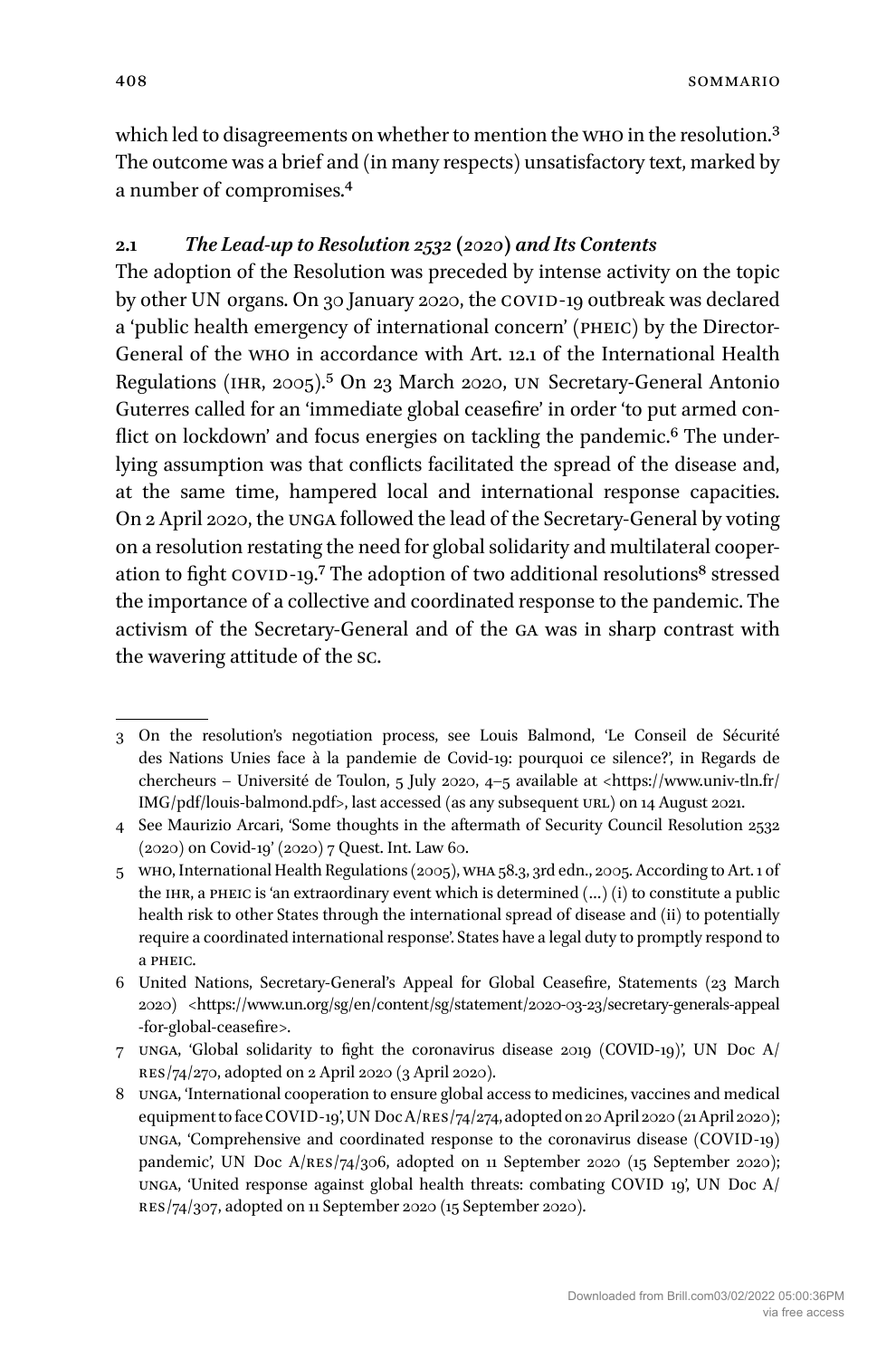In the text of Resolution 2532 (2020), the unsc determined that 'the unprecedented extent of the COVID-19 pandemic is likely to endanger the maintenance of international peace and security' and demanded from all parties to armed conflicts on its agenda a 'general and immediate cessation of hostilities'.9 The Council then called upon all parties to armed conflicts (including those with which it had not been seized) 'to engage immediately in a durable humanitarian pause for at least 90 consecutive days, in order to enable the safe, unhindered and sustained delivery of humanitarian assistance, provisions of related services by impartial humanitarian actors', in accordance with humanitarian principles.10 This is the first time the unsc has called for a global ceasefire in connection with an international health emergency.11 However, not all conflict situations were covered by the Council's appeal, as OP 3 restricted the scope of the global ceasefire by providing that it should not apply to armed operations carried out against isil, Al-Qaeda and other terrorist entities designated by the Council.

This is not the first occasion in which the Council has dealt with the real or potential impact of contagious diseases on international peace and security. In 2000, the Council adopted Resolution 1308 (2000),<sup>12</sup> which acknowledged that the HIV/AIDS pandemic represented a 'potential risk to stability and security', especially in consideration of the possible adverse impact of the disease on international peacekeepers. Some 14 years later, in response to the Ebola crisis in West Africa, the sc adopted Resolution 2177 (2014), which recognised that the outbreak was 'undermining the stability of the most affected countries concerned' and that it 'may lead to further instances of civil unrest, social tensions and a deterioration of the political and security climate', thereby leading the Council to characterise the outbreak as 'a threat to international peace and security'.13

<sup>9</sup> unsc (n 1) operative paragraph (op) 1.

<sup>10</sup> *Ibid.*, op 2.

<sup>11</sup> Stefania Negri, 'Introductory Note to United Nations Security Council Resolution 2532', 60 International Legal Materials 26.

<sup>12</sup> unsc, Resolution 1308 (2000) on responsibility of the Security Council in the Maintenance of International Peace and Security: HIV/AIDS and International Peace-keeping Operations, UN Doc S/2000/1308, 17 July 2000.

<sup>13</sup> unsc, Resolution 2177 (2014) on the outbreak of the Ebola virus in and its impact on West Africa, UN Doc S/2014/2177, 14 September 2014. For a comment on the implication of the resolution, see Pia Acconci, 'The Reaction to the Ebola Epidemic within the United Nations Framework. What Next for the World Health Organization?' (2014) 18 Max Planck Yearbook of United Nations Law 405.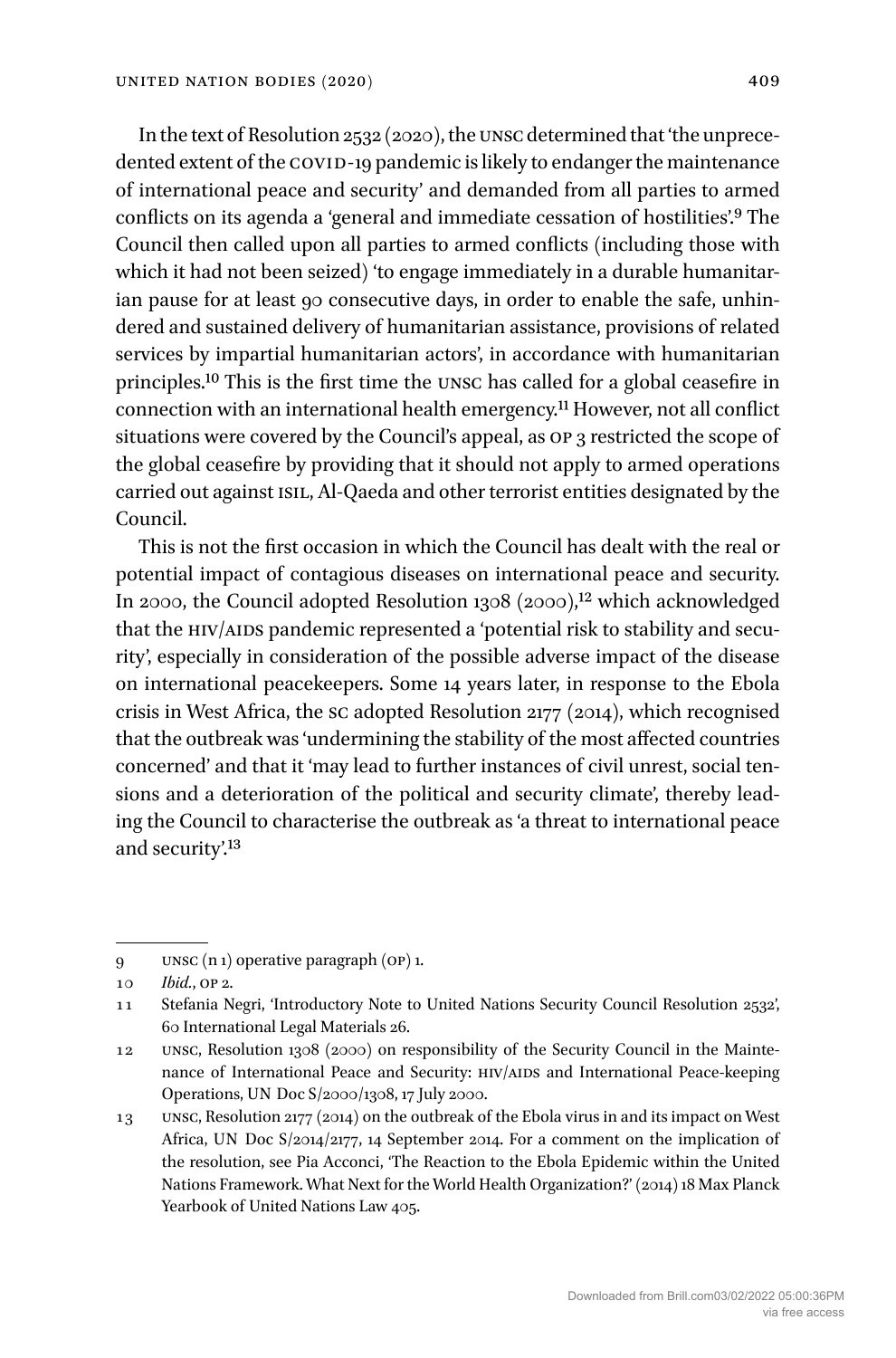#### **2.1** *Legal Nature of Resolution 2532 (2020)*

With respect to the qualification of the situation in Resolutions 2532 (2020), the question was asked as to why the Council did not revert to the solution adopted with respect to the Ebola outbreak, which was openly referred to as a threat to peace with a clear reference to Chapter vii of the UN Charter. Instead, the resolution used 'softer' language, almost literally reproducing the terms of Article 33(1) of the UN Charter which triggers unsc action in the field of the peaceful settlement of disputes under Chapter vi.14 As is known, Chapter vii grants the sc enforcement powers to maintain international peace and security, in contrast to Chapter vi in which only recommendations that are not legally binding on either member states or on other actors can be adopted.<sup>15</sup>

This is the reason some commentators have suggested that the call for a global ceasefire does not impose on its addressees a legally binding obligation to comply with it.16 This interpretation appears to be supported by the exhortative terms used in the resolution's operative paragraphs, a feature which appears to be in line with the dispute-resolution functions that the sc has under Chapter vi.<sup>17</sup> While it is true that even resolutions based on Chapter vi may under certain circumstances give rise to legally binding obligations,18 it must be noted that such an intention does not explicitly emerge from the text of Resolution 2532 (2020) and seems to be at odds with its difficult negotiating history. Moreover, in its 2021 resolution devoted to the COVID-19 emergency, the Council 'expressed concern' that the call for a general and immediate cessation of hostilities which was contained in its Resolution 2532 (2020) had not been fully heeded,<sup>19</sup> but it decided not to adopt any enforcement measure to

<sup>14</sup> Ilja Richard Pavone, 'Security Council Resolution 2532 (2020) on covid-19 A Missed Opportunity?' ESIL Reflections COVID-19 Series, Vol. 9, Issue 5, 8 February 2021; Arcari  $(n_4)$  68.

<sup>15</sup> Michael Wood, 'United Nations, Security Council' in Max Planck Encyclopeida of Public International Law [<www.mpepil.com>](http://www.mpepil.com) (last updated in 2007).

<sup>16</sup> Erin Pobjie, 'Covid-19 as a threat to international peace and security: The role of the UN Security Council in addressing the pandemic', EJIL Talk, 27 July 2020, <ejiltalk.org/covid-19-as-a-threat-to-international-peace-and-security-the-role-of-the-un-security-councilinaddressing-the-pandemic/>; Arcari (n 4) 65.

<sup>17</sup> Anne Peters, 'Die Pandemie und das Völkerrecht', Max Planck Institute for Comparative Public Law & International Law, Research Paper No. 2021-03, 9 February 2021, 4.

<sup>18</sup> Rosalyn Higgins, 'The Advisory Opinion on Namibia: Which UN Resolutions are Binding Under Article 25 of the Charter?' (1972) 21 International and Comparative Law Quarterly 270. See also Negri (n 11) 26, contending that the lack of reference to Chapter vii would not deprive the Council's demands of their mandatory nature.

<sup>19</sup> unsc, Resolution 2562 (n 2), third preambular paragraph. See also 'How COVID-19 gave peace a chance, and nobody took it', The Economist, 5 May 2020, <[https://www.economist](https://www.economist.com/international/2020/05/05/how-covid-19-gave-peace-a-chance-and-nobody-took-it) [.com/international/2020/05/05/how](https://www.economist.com/international/2020/05/05/how-covid-19-gave-peace-a-chance-and-nobody-took-it)-covid-19-gave-peace-a-chance-and-nobody -[took](https://www.economist.com/international/2020/05/05/how-covid-19-gave-peace-a-chance-and-nobody-took-it)-it>.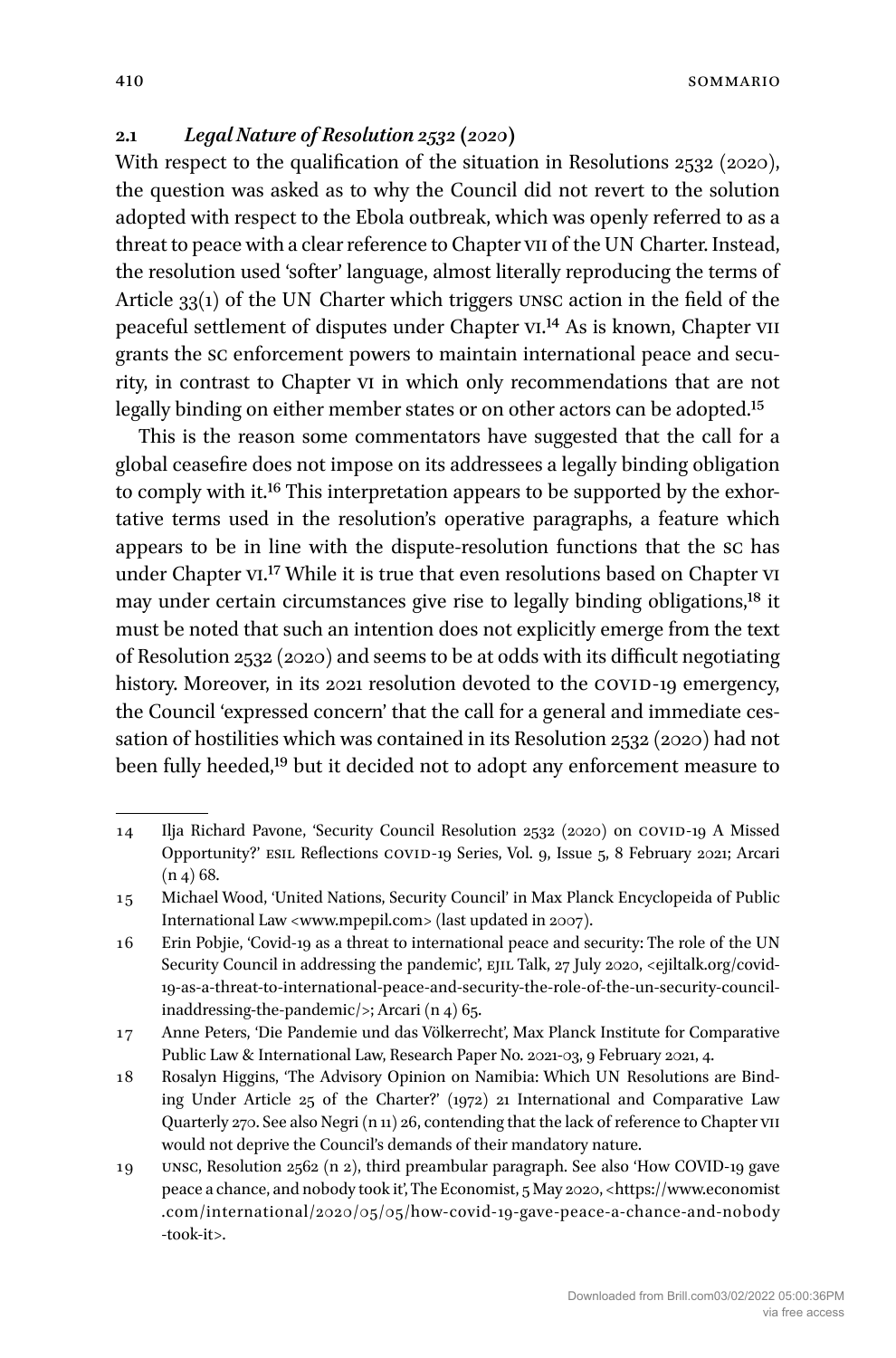address the issue. This might constitute another indicator that Resolution 2532 (2020) had no binding force.

#### **2.2** *Final Considerations*

One striking element in the resolution at hand is the UNSC's decision to exclude the military operations in which the Islamic State, Al Qaeda and other terrorist groups are involved from its call for a global ceasefire. The United States and Russia were clearly concerned about the ramifications of a cessation of hostilities for their respective counterterrorist operations in the Middle East. However, it is not entirely clear why a humanitarian pause should not equally apply to situations (such as the ones prevailing in Syria or Iraq) in which the civilian population has endured serious consequences from the COVID-19 pandemic.20 In addition, groups excluded from the effects of the ceasefire have used the COVID-19 crisis to reassert existing anti-Western narratives, and their explicit exclusion from Resolution 2532 (2020) appears to have bolstered the legitimacy of these claims.21

At the same time, it must be highlighted that Resolution 2532 (2020) is part of a recent trend by the sc to deal with non-conventional threats to peace and security, adopting an evolutionary interpretation of the notion of threat under Article 39 of the UN Charter 'in the light of new economic, social, humanitarian, and ecological challenges'.22 The growing role of the Council in tackling non-traditional threats might also open the door to a more interventionist approach in other disaster prevention and response activities, especially in light of the rising awareness of the effects of climate change as a key driver of disasters.23 It should also be borne in mind that the Council has already displayed a willingness to intervene in the aftermath of natural disasters. In 2010, it adopted Resolution 1908 (2010)<sup>24</sup> in response to a devastating earthquake that killed almost 300,000 people in Haiti. The decision expanded the mandate of the UN Stabilization Mission in Haiti (minustah), asking it 'to support the immediate recovery, reconstruction and stability efforts'.<sup>25</sup> Further interventions by the Council in the wake of egregious catastrophes would not be

<sup>20</sup> wfp, Syria – Socio-Economic Impacts of the covid-19 Pandemic, October 2020, [<https://](https://docs.wfp.org/api/documents/WFP-0000120093/download/) [docs.wfp.org/api/documents/WFP-0000120093/download/>](https://docs.wfp.org/api/documents/WFP-0000120093/download/).

<sup>21</sup> Tyler Jess Thompson, 'Searching for COVID-19 Ceasefires: Conflict Zone Impacts, Needs, and Opportunities' (2020) US Institute of Peace, Special Report N. 480, 15.

<sup>22</sup> Stefania Negri (n 11) 24.

<sup>23</sup> Mark Nevitt, 'Is Climate Change a Threat to International Peace and Security?' (2021) 42 Michigan Journal of International Law 527.

<sup>24</sup> unsc, Resolution 1908 (2010) on increasing the overall force levels of the UN Stabilization Mission in Haiti to support the immediate recovery, reconstruction and stability efforts, UN Doc S/2010/1908, 19 January 2010.

<sup>25</sup> *Ibid*., op 1.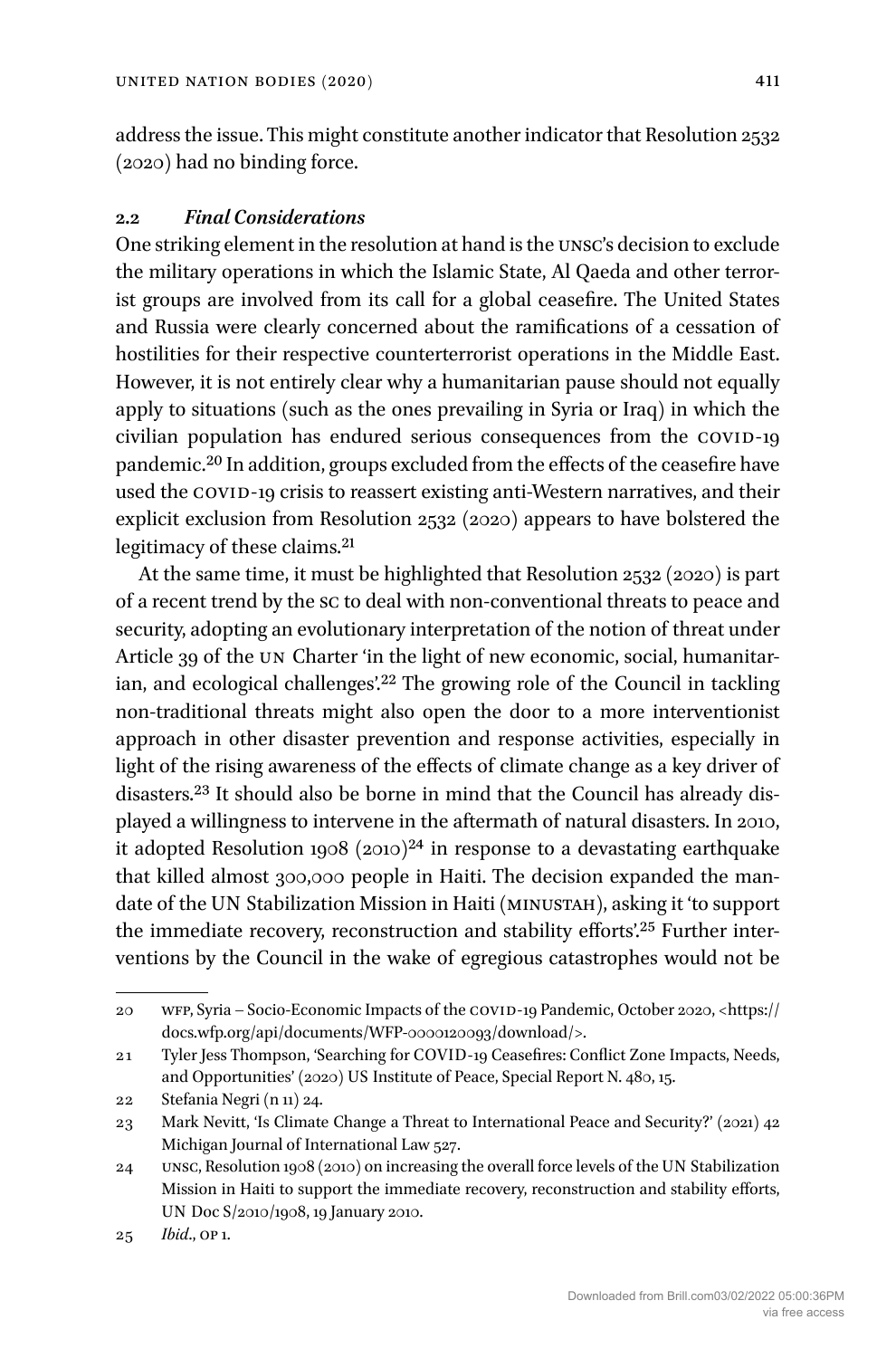unexpected, although the COVID-19 emergency has evidenced the limits of its action and its inability to insulate its activities from geopolitical dynamics.<sup>26</sup>

## **3 The Debate within the GA's Sixth Committee on the ILC's Draft Articles on the 'Protection of Persons in the Event of Disasters'**

In 2016, at its seventy-first session, the ga decided to include in the provisional agenda of its seventy-third session an item entitled 'Protection of persons in the event of disasters' and it invited governments to submit comments concerning the recommendation by the Commission to elaborate a convention on the basis of the draft articles on the topic that the ILC had just presented.27 In 2018, at its seventy-third session, the ga allocated the item to its Sixth Committee (the primary forum for the consideration of legal questions in the ga) where statements were made by 24 delegations.<sup>28</sup> The Assembly then decided to include the item in the provisional agenda of its seventy-fifth session, scheduled for 2020.29

The Sixth Committee considered the item at its 17th, 18th and 19th meetings between 11 and 19 November 2020. The members had before them the report of the UN Secretary-General submitted to the GA at its seventy-fifth session<sup>30</sup> which contained written comments that had been received from Colombia, Cuba, El Salvador, Italy, Japan and Turkey. During the debate, statements were made by the representatives of 33 States (with Sweden also speaking on behalf of the Nordic countries, i.e. Norway, Finland, Iceland and Denmark). The discussion was informed by the recognition that – as the world continued to face a growing number of disasters - the COVID-19 pandemic had exposed major gaps in the international legal order. This appears to have prompted a new awareness by Member States of the importance of achieving international cooperation to prevent and address natural and human-made disasters.

<sup>26</sup> Bruno Charbonneau, 'The COVID-19 test of the United Nations Security Council', (2021) 76 International Journal 6.

<sup>27</sup> unga, 'Protection of Persons in the Event of Disaster', UN Doc.  $A/RES/71/141$ , adopted on 13 December 2016 (19 December 2016) op 2.

<sup>28</sup> unga, 'Sixth Committee – Summary record of the 31st meeting' (1 November 2018) UN Doc A/C.6/73/sr.31. For a summary of the debate, see Emanuele Sommario, 'United Nation Bodies (2018)' (2019) 1 Yearbook of International Disaster Law 309–311.

<sup>29</sup> unga, 'Protection of Persons in the Event of Disaster', UN Doc. A/res/73/209, adopted on 20 December 2018 (14 January 2019) op 4.

<sup>30</sup> Report of the Secretary-General, Protection of persons in the event of disasters, UN Doc A/75/214, adopted on 21 July 2020.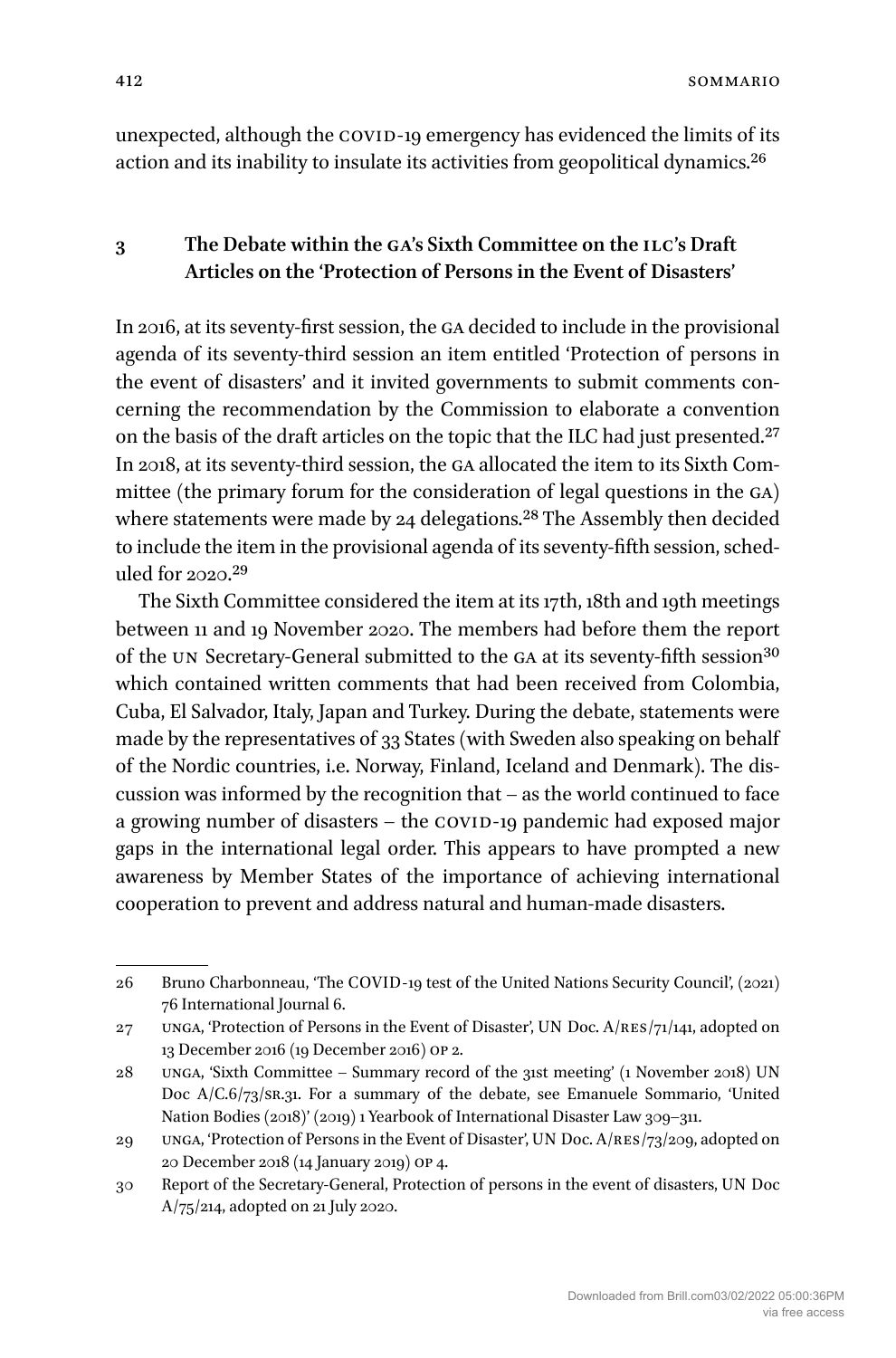Indeed, the majority of the delegations welcomed further discussion on the DAs and expressed appreciation for the work of the ILC and the Special Rapporteur on the topic, displaying a more open approach to the possibility of adopting a binding convention. Bangladesh stressed the importance of a globally accepted legal protection regime, which would 'facilitate an effective and timely response to disasters, strengthen disaster risk reduction efforts, promote the rights and dignity of affected persons and address their need for assistance'.<sup>31</sup> According to the Philippines, it is important to learn the lessons of the COVID-19 pandemic regarding the need for a prevention-focused, forward-looking and multilateral approach to disaster risk reduction, and the Committee 'should consider the elaboration of a binding legal instrument on the basis of the Commission's work'.32 Similar positions were expressed by El Salvador,<sup>33</sup> Sierra Leone,<sup>34</sup> Sudan,<sup>35</sup> Portugal,<sup>36</sup> Jamaica,<sup>37</sup> Italy,<sup>38</sup> Cuba,<sup>39</sup> Thailand,<sup>40</sup> Colombia,<sup>41</sup> Nigeria,<sup>42</sup> Brazil<sup>43</sup> and Tonga.<sup>44</sup>

Other delegations seemed to be more wary vis-à-vis the conclusion of a treaty. Singapore, for instance, noted the divergence of views on future action but 'looked forward to further discussions on whether a convention should be elaborated on the basis of the draft articles'.45 The Nordic countries recognised the importance of further strengthening international cooperation, disaster relief and the humanitarian assistance system and were 'open to discussing the advantages and disadvantages of elaborating an international convention on

- 36 *Ibid.*, 14.
- 37 *Ibid.*
- 38 *Ibid.*, 15.
- 39 The Cuban representative, however, pointed out that he did not consider the DAs 'an exercise in the codification of customary international law', adding that they 'rather reflected progressive development', *ibid.*, 16.
- 40 *Ibid.*, 16.

<sup>31</sup> unga, 'Sixth Committee – Summary record of the 17th meeting' (11 November 2020), UN Doc. A/C.6/75/sr.17, 30 November 2020, 10.

<sup>32</sup> *Ibid.*, 11.

<sup>33</sup> *Ibid*.

<sup>34</sup> *Ibid.*, 12.

<sup>35</sup> *Ibid.*, 13.

<sup>41</sup> unga, 'Sixth Committee – Summary record of the 18th meeting' (13 November 2020) UN Doc. A/C.6/75/sr.18, 16 December 2020, 2.

<sup>42</sup> *Ibid*., 3.

<sup>43</sup> However, according to the Brazilian delegation, the regulation of natural and humanmade disasters should be clearly distinguished, as it would be 'difficult to cover vastly different scenarios in a single instrument', *ibid.*, 4.

<sup>44</sup> *Ibid.*, 5.

<sup>45</sup> unga (n 31) 10.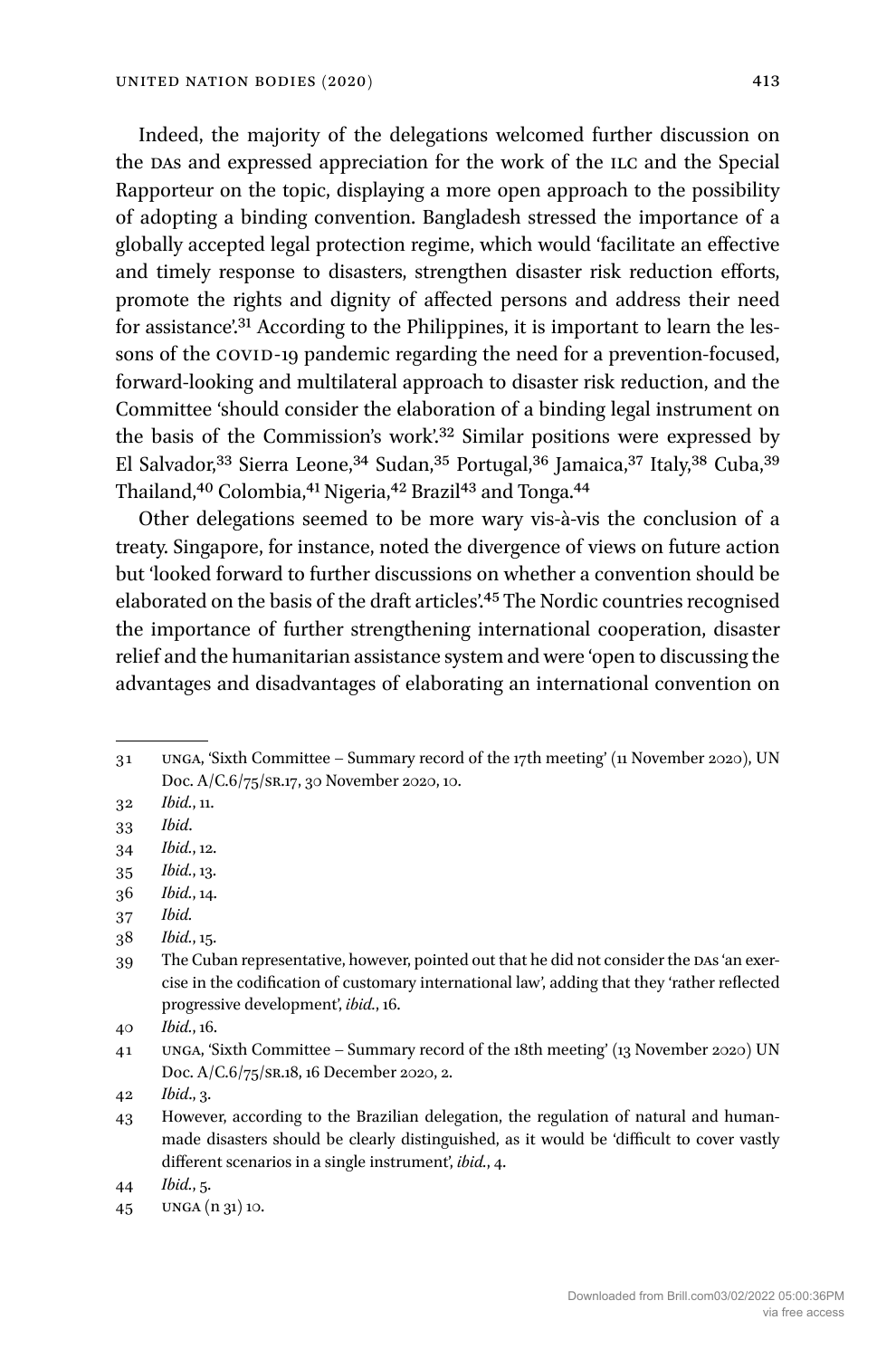the basis of the draft articles'.<sup>46</sup> Similarly, Egypt contended that 'more consultations were needed between Member States to build the necessary consensus before any decision was taken on the next steps regarding the draft articles under discussion'.<sup>47</sup> The delegations of Brunei<sup>48</sup> and Japan<sup>49</sup> expressed comparable positions. China expressed an ambivalent stance, as it was in favour of a continued multilateral dialogue on the topic but stressed that 'a better balance of rights and obligations between affected States and assisting actors' should be achieved.50

Finally, a few states expressed discontent at the hypothesis of a treaty to address disaster prevention and response issues. Russia lamented a lack of safeguards for the principle of state sovereignty, adding that it would be 'premature to consider the adoption of a legally binding instrument at the current time'.51 Israel maintained that the DAs 'should be formulated as guidelines or principles for voluntary international cooperation efforts',52 and that the topic should not be considered in terms of rights and duties. The delegations of Malaysia,53 Vietnam54 and the United States of America were also against the development of a binding instrument.<sup>55</sup>

Interestingly, a number of delegations stressed the fact that the COVID-19 pandemic should be classified as a disaster as defined in DA 3.<sup>56</sup> Statements to that effect were made by Egypt,<sup>57</sup> Portugal,<sup>58</sup> Colombia,<sup>59</sup> Iran,<sup>60</sup> China<sup>61</sup>

- 50 unga (n 41) 3.
- 51 unga (n 31) 14. The Russian delegation also severely criticized the DAs, rather cryptically stating that they 'did not constitute codification or progressive development of international law in that area', *ibid*.
- 52 unga (n 41) 2.
- 53 unga (n 31) 16.
- 54 UNGA (n 41) 3.
- 55 *Ibid.*, 5.
- 56 According to Article 3(a) of the ilc DAs, 'disaster' means 'a calamitous event or series of events resulting in widespread loss of life, great human suffering and distress, mass displacement, or large-scale material or environmental damage, thereby seriously disrupting the functioning of society', see ilc, 'Report of the International Law Commission: Sixty-Eighth Session (2 May–10 June and 4 July–12 August 2016)' UN Doc A/71/10, 14.

- 59 unga (n 41) 2.
- 60 *Ibid.*
- 61 *Ibid.*, 3.

<sup>46</sup> *Ibid.*, 9.

<sup>47</sup> *Ibid.*, 13.

<sup>48</sup> *Ibid.*

<sup>49</sup> *Ibid.*, 15.

<sup>57</sup> unga (n 31) 13.

<sup>58</sup> *Ibid.*, 14.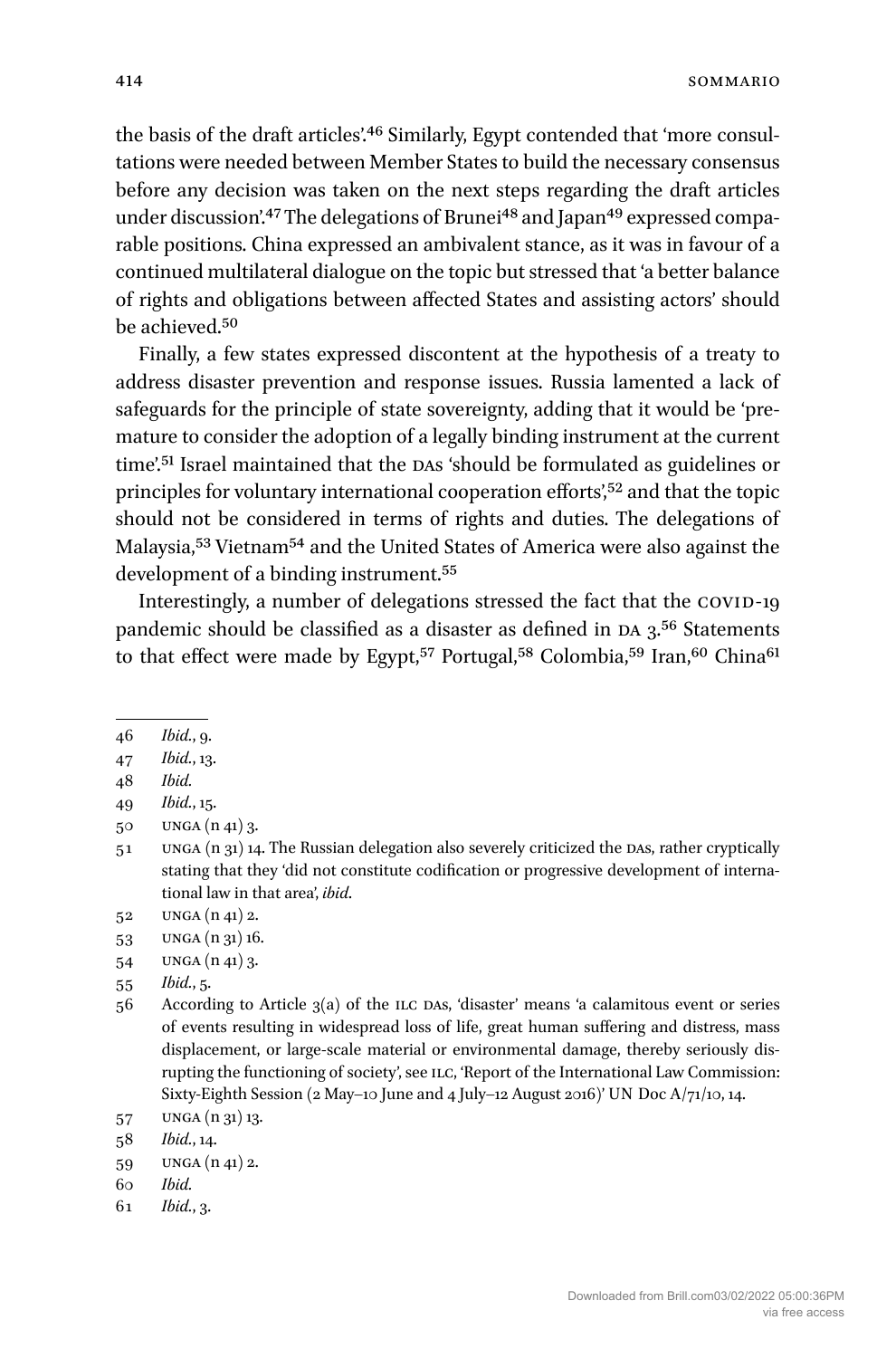and Nigeria.62 The characterisation of the pandemic as a disaster is in line with the broad definition provided in the DAs, which gives emphasis to the consequences of an event, rather than its formal classification, as the most important feature in determining if a given hazard falls within the scope of the DAs. In addition, this stance helps to clarify said scope and clearly place pandemics within the coverage of the Articles, since neither their text nor the related commentaries include an explicit reference to the notion.63

During the discussion, a proposal was made by the delegation of Colombia to defer the consideration of the issue to the seventy-sixth session of the Assembly. No objections were raised to the proposal and the topic will thus be discussed by the Sixth Committee in 2021, when it is expected to adopt a draft resolution on the issue.64

## **4 Adoption by the ga of Resolution 75/216 on 'Disaster Risk Reduction'**

On 21 December 2020, the General Assembly adopted its yearly Resolution on Disaster Risk Reduction (DRR).<sup>65</sup> In the document, the GA urges States to conduct inclusive and multi-hazard disaster risk assessments that consider the ramifications of the COVID-19 pandemic as well as climate change projections. The Resolution has the merit of using the coronavirus emergency to bring to the foreground the poor understanding of disaster risk as well as the interdependencies between different sectors of society in the areas of disaster prevention and response. The text stresses that the approach to DRR is still largely based on single-hazard tools and methodologies that are not always able to address economic, social, environmental and political drivers of disaster risk. Amongst the factors that prevent multidimensional risk assessments are the lack of a common methodology or terminology for the collection and analysis

<sup>62</sup> *Ibid.*

<sup>63</sup> Alp Ozturk, 'Covid-19: Just Disastrous or the Disaster Itself? Applying the ILC Articles on the Protection of Persons in the Event of Disasters to the Covid-19 Outbreak', 24 asil Insights, 24 April 2020, <[https://www.asil.org/insights/volume/24/issue/6/covid](https://www.asil.org/insights/volume/24/issue/6/covid-19-just-disastrous-or-disaster-itself-applying-ilc-articles)-19-just [-disastrous-or-disaster-itself-](https://www.asil.org/insights/volume/24/issue/6/covid-19-just-disastrous-or-disaster-itself-applying-ilc-articles)applying-ilc-articles>.

<sup>64</sup> unga, 'Sixth Committee – Summary record of the 19th meeting' (19 November 2020), UN Doc. A/C.6/75/sr.19, 21 April 2021, 6–7.

<sup>65</sup> unga, 'Disaster Risk Reduction', UN Doc A/res/75/216, adopted on 21 December 2020 (23 January 2020).